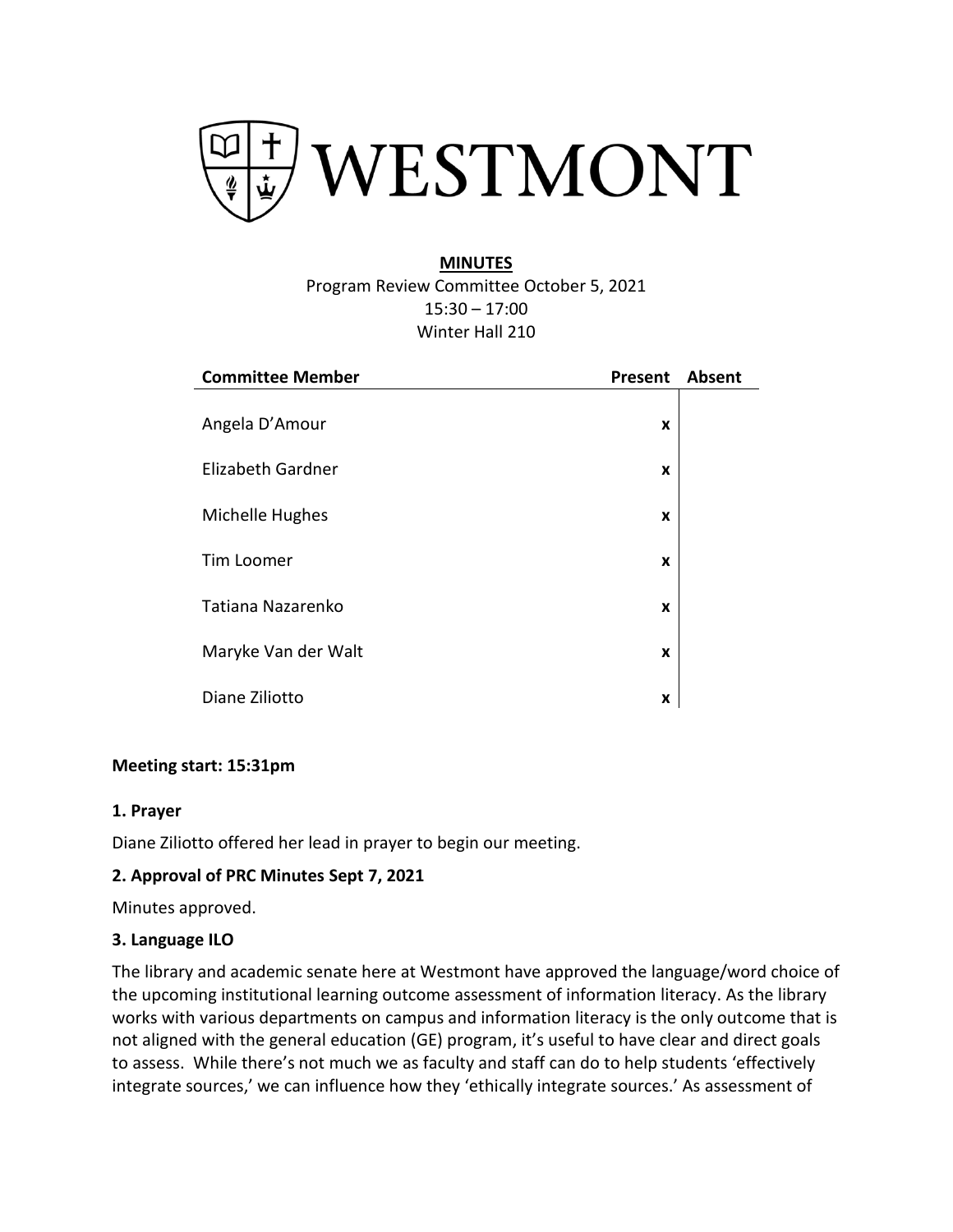information literacy continues to unfold, the library department will lead in strategic research and wise evaluation.

## **4. Records (2021 Six-Year and Annual Reports Evaluation by PRC)**

The committee discussed the report evaluation assignments.

## Six-Year reports

The PRC committee will refresh the six-year program review report during the next meeting on October 19<sup>th</sup>.

This academic year, we are assessing only two six-year program review reports: from the Departments of Education and Athletics.

## **Education**

An external reviewer will not be required for the Education department. The department had earned a 'stellar report' from the California Commission on Teacher Credentialing (CA CTC) in 2018, representing a 'pillar of hope in the community.' Another CA CTC visit is scheduled for 2024-2025; the education department is constantly preparing reports and analyzing data for such visits.

Elizabeth Gardener will be serving as the assessment team leader for the Education department, while Angela D'Amour will assist as team member.

## Athletics

Diane Ziliotto will be taking charge as team leader and Michelle Hughes is assigned as team member.

The Biology department requested an extra year to submit their six-year program review report; the postponed report will be submitted in September of 2022.

Communication Studies has requested to delay submission and is slated to submit report in 2022.

## Annual Assessment reports

Finalized PRC's responses to the annual assessment reports are to be uploaded to PR archives. It's recommended that reviewers send drafts of their responses to respective department chairs.

In accordance with the rubric, the PRC expectations are for all departments to achieve at least "developed" level in all categories of the rubric; if a department has achieved a "highly developed" level it needs to be praised for this accomplishment.

# **6. Meeting with the departments undergoing program review**

Tatiana met with the English department to discuss their six-year program review report preparation on September 21<sup>st</sup>.